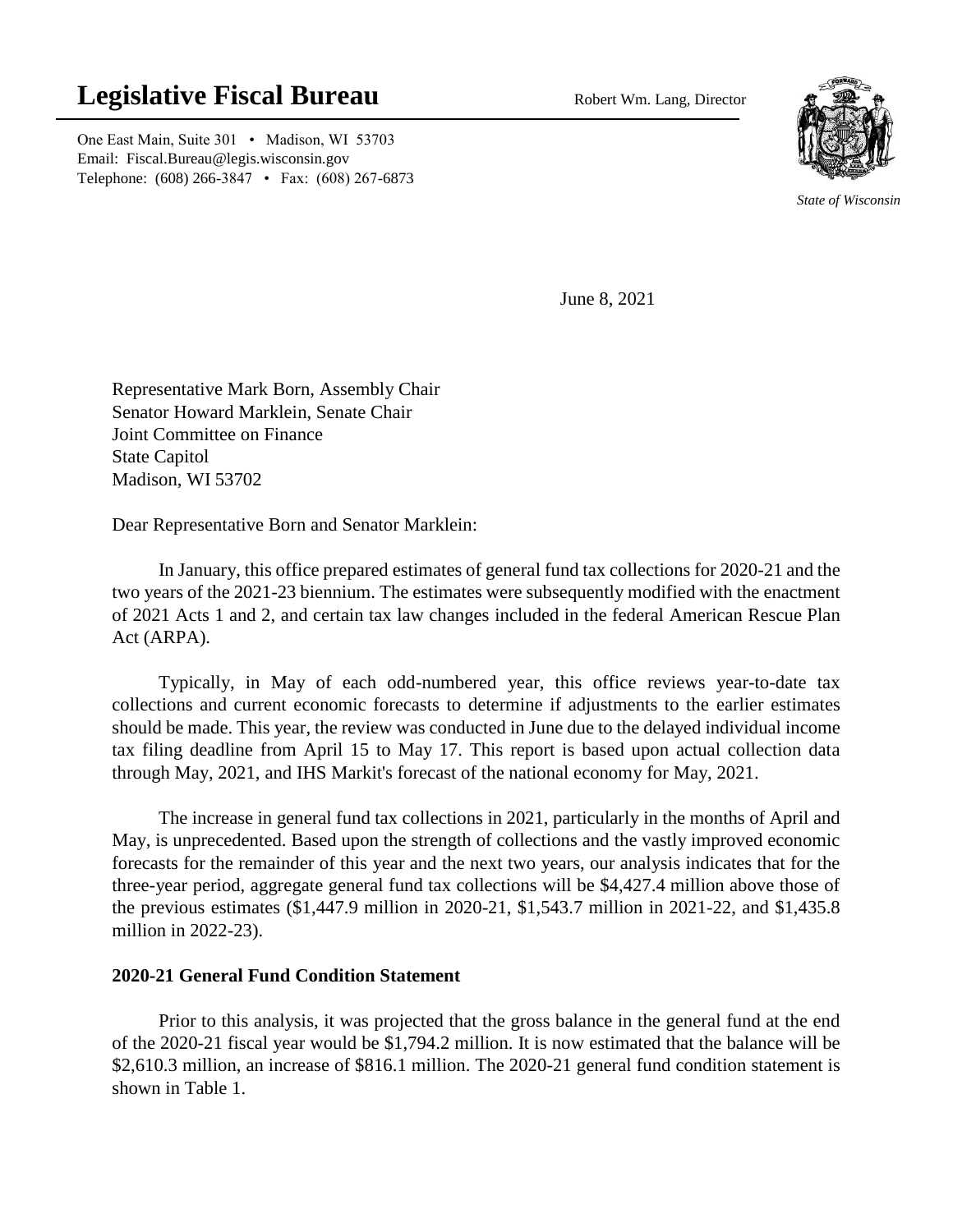#### **TABLE 1**

|                                                | 2020-21            |
|------------------------------------------------|--------------------|
| <b>Revenues</b>                                |                    |
| Opening Balance, July 1                        | \$1,172,354,000    |
| Taxes                                          | 19,253,800,000     |
| <b>Departmental Revenues</b>                   |                    |
| <b>Tribal Gaming</b>                           | $\mathbf{\Omega}$  |
| Other                                          | <u>537,412,700</u> |
| <b>Total Available</b>                         | \$20,963,566,700   |
| <b>Appropriations, Transfers, and Reserves</b> |                    |
| Gross Appropriations                           | \$18,859,960,900   |
| Transfers to:                                  |                    |
| <b>Transportation Fund</b>                     | 44,095,000         |
| <b>Budget Stabilization Fund</b>               | 807,906,000        |
| <b>Compensation Reserves</b>                   | 94,545,400         |
| Less Lapses                                    | $-1,453,295,400$   |
| Net Appropriations                             | \$18,353,211,900   |
| <b>Balances</b>                                |                    |
| Gross Balance                                  | \$2,610,354,800    |
| <b>Less Required Statutory Balance</b>         | $-85,000,000$      |
| Net Balance, June 30                           | \$2,525,354,800    |

#### **Estimated 2020-21 General Fund Condition Statement**

The factors that make up the \$816.1 million are as follows. First, tax collections are estimated to be \$1,447.9 million above the previous projection. In addition to the increase in tax collections, general fund expenditures are estimated to be below appropriated amounts by \$92.2 million due to: (a) a reduction in claims for the earned income tax credit (\$53.5 million); (b) a lapse of \$20.0 million in the appropriation for the office of the State Public Defender; and (c) an increase of \$18.7 million in amounts available in the police and fire protection fund, which can be used in lieu of GPR funding for the county and municipal aid program. The above amounts are offset by an increased transfer of \$724.0 million from the general fund to the budget stabilization fund.

#### **Budget Stabilization Fund**

Pursuant to s. 16.518 of the statutes, if actual general fund tax collections in any year exceed amounts listed in the biennial budget act, one-half of the additional amount is transferred to the budget stabilization fund. The estimated 2020-21 tax collections of this report are \$1,615.8 million above the amount contained in 2019 Act 9 (the 2019-21 biennial budget). Thus, one-half of that amount (\$807.9 million) is projected to transfer to the budget stabilization fund.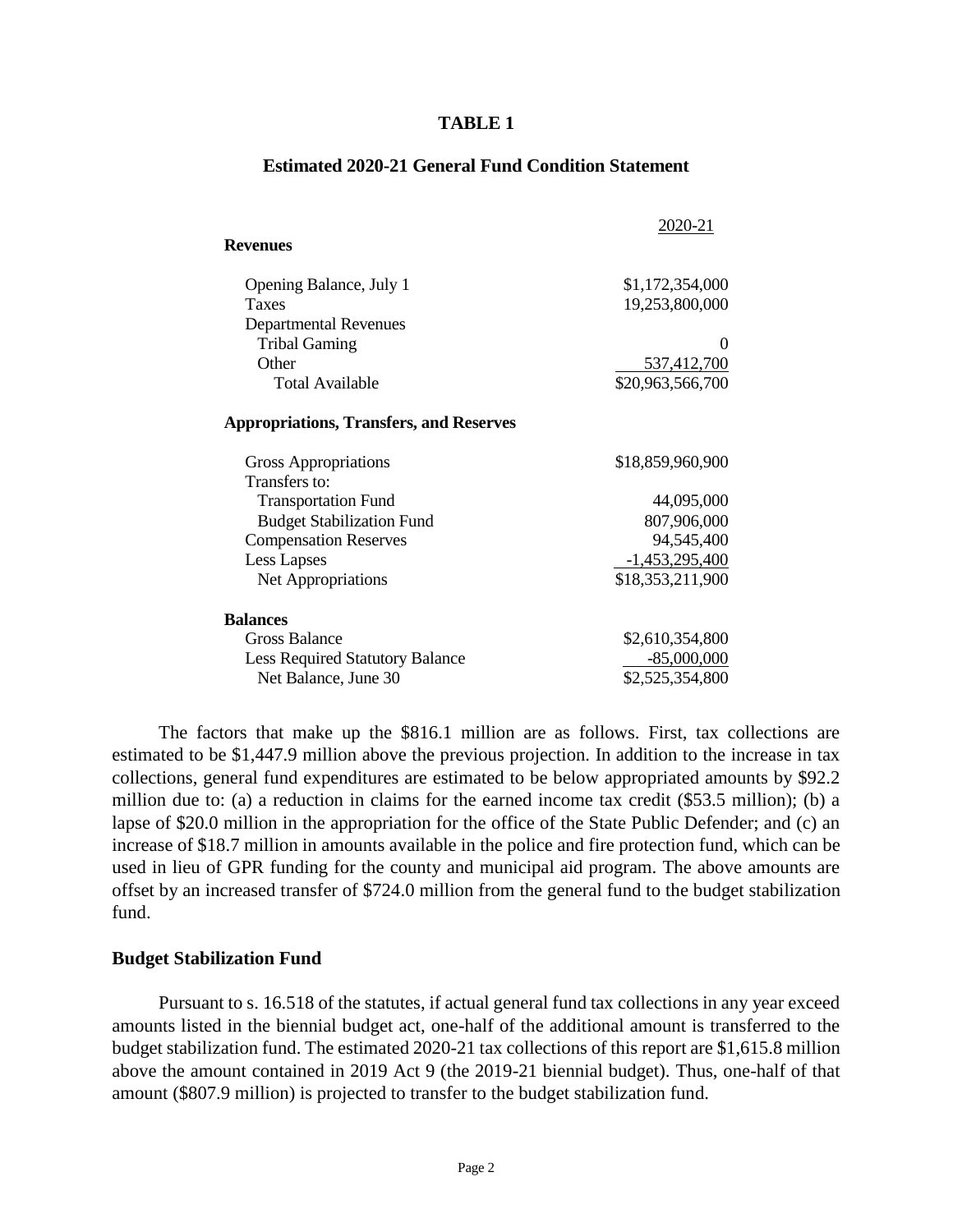Currently, the balance in the budget stabilization fund is \$762.4 million. With the estimated 2020-21 transfer of \$807.9 million, the balance in the fund would increase to \$1,570.3 million. (This does not include the \$350 million that the Finance Committee recommended for transfer to the budget stabilization fund in 2022-23 as shown in Table 2.)

### **2021-23 General Fund Condition Statement**

Previously, based upon actions through June 7, 2021, by the Joint Committee on Finance on the state's 2021-23 budget, it was estimated that the gross balance in the general fund at the end of the 2021-23 biennium would be \$2,082.3 million. The tax collection projections of this analysis indicate that the balance would now increase by \$3,788.2 million to \$5,870.5 million. This is reflected in Table 2, which displays the 2021-23 General Fund Condition Statement.

# **TABLE 2**

#### **2021-23 General Fund Condition Statement**

(Incorporates the June 8 tax collection estimates and the Joint Finance Committee's decisions on the 2021-23 budget through June 7)

|                                                | 2021-22           | 2022-23          |
|------------------------------------------------|-------------------|------------------|
| <b>Revenues</b>                                |                   |                  |
| Opening Balance, July 1                        | \$2,610,354,800   | \$3,963,471,900  |
| <b>Taxes</b>                                   | 19,610,600,000    | 20,482,800,000   |
| <b>Departmental Revenues</b>                   |                   |                  |
| <b>Tribal Gaming Revenues</b>                  |                   | 29,160,700       |
| Other                                          | 534,005,600       | 527,293,300      |
| <b>Total Available</b>                         | \$22,754,960,400  | \$25,002,725,900 |
| <b>Appropriations, Transfers, and Reserves</b> |                   |                  |
| Gross Appropriations                           | \$19,044,320,000  | \$19,082,023,000 |
| Transfers to:                                  |                   |                  |
| <b>Transportation Fund</b>                     | 49,026,500        | 51,207,000       |
| <b>Budget Stabilization Fund</b>               | $\mathbf{\Omega}$ | 350,000,000      |
| <b>Compensation Reserves</b>                   |                   |                  |
| <b>Less Lapses</b>                             | $-301,858,000$    | $-350,969,300$   |
| Net Appropriations                             | \$18,791,488,500  | \$19,132,260,700 |
| <b>Balances</b>                                |                   |                  |
| Gross Balance                                  | \$3,963,471,900   | \$5,870,465,200  |
| <b>Less Required Statutory Balance</b>         | $-90,000,000$     | $-95,000,000$    |
| Net Balance, June 30                           | \$3,873,471,900   | \$5,775,465,200  |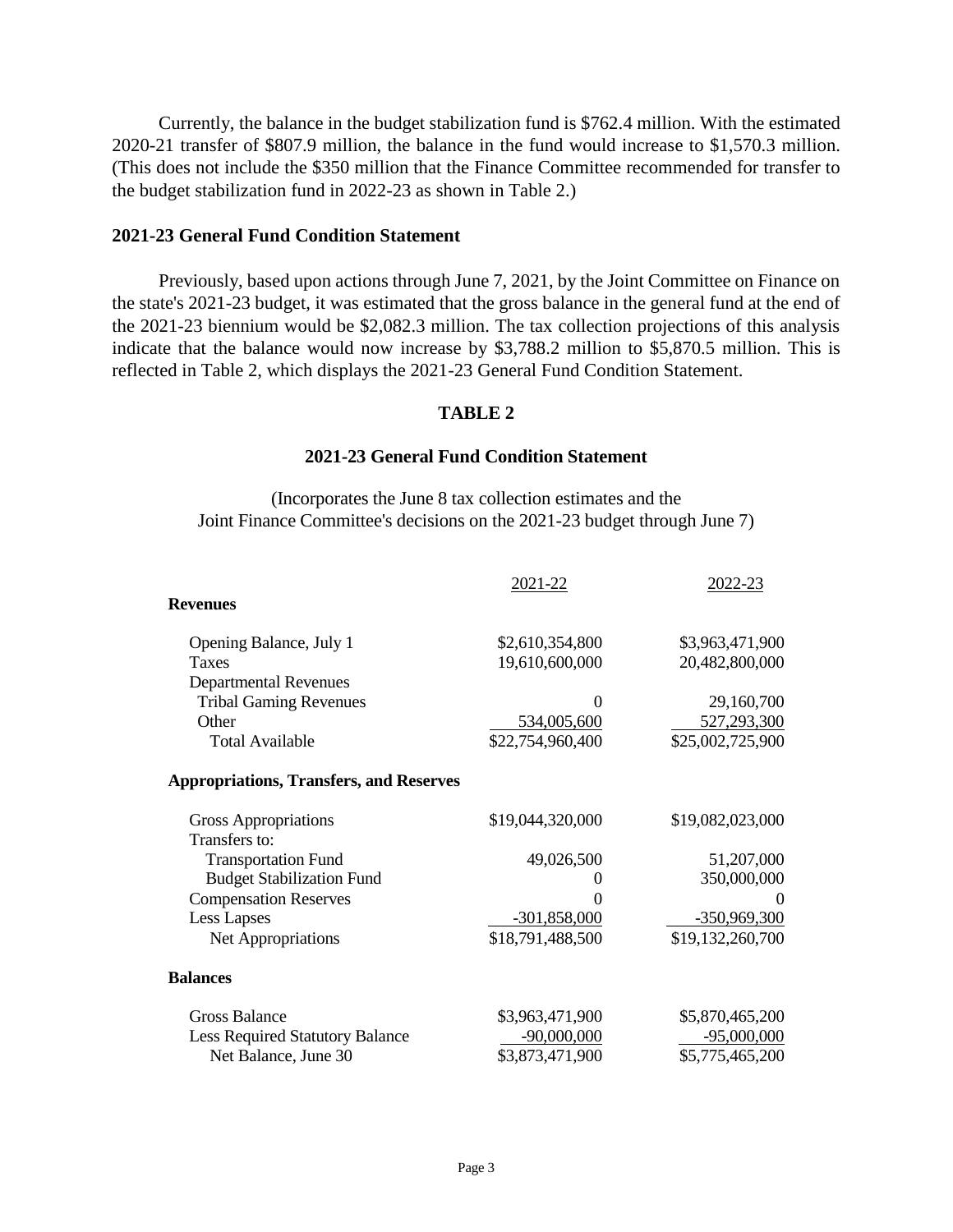## **General Fund Tax Revenues**

IHS Markit's May economic forecast projects a stronger economic recovery than the January forecast, which was used in preparing the earlier tax revenue estimates. Personal income, personal consumption expenditures (PCE), employment, housing starts, nominal gross domestic product (GDP), real GDP, and economic profits are expected to improve in 2021 through 2023, compared to the January forecast. Specifically, the growth rates for 2021 have improved significantly since January.

The primary factor in the increased estimates is ARPA, the \$1.9 trillion stimulus bill enacted in March. ARPA included stimulus checks of \$1,400 per qualifying person, an extension of emergency unemployment programs through early September, an enhanced unemployment benefit of \$300 per week, funding for a second round of paycheck protection program (PPP) loans and economic injury disaster loan advances, and more than \$1 trillion in aid to states for various purposes. It is estimated that \$2.5 billion in funds will be allocated to Wisconsin. At the time of the January forecast, this stimulus package was not incorporated into the estimates.

Further, at the time of the January estimate, COVID-19 cases were rising across the country and containment measures were increasing. There was uncertainty surrounding the effectiveness of newly-introduced vaccines against new strains of the COVID-19 virus, and the speed at which such vaccines could be distributed to the population. Since that time, new COVID-19 cases have declined rapidly, containment measures have relaxed, and inoculation efforts have accelerated.

Table 3 outlines the May, 2021, economic forecast by IHS Markit. Table 4 shows the revised general fund tax collection estimates for 2020-21 and the two years of the next biennium. It should be noted that the revenue estimates reflect current state and federal law and do not incorporate any of the tax law changes proposed by the Governor in his 2021-23 budget recommendations.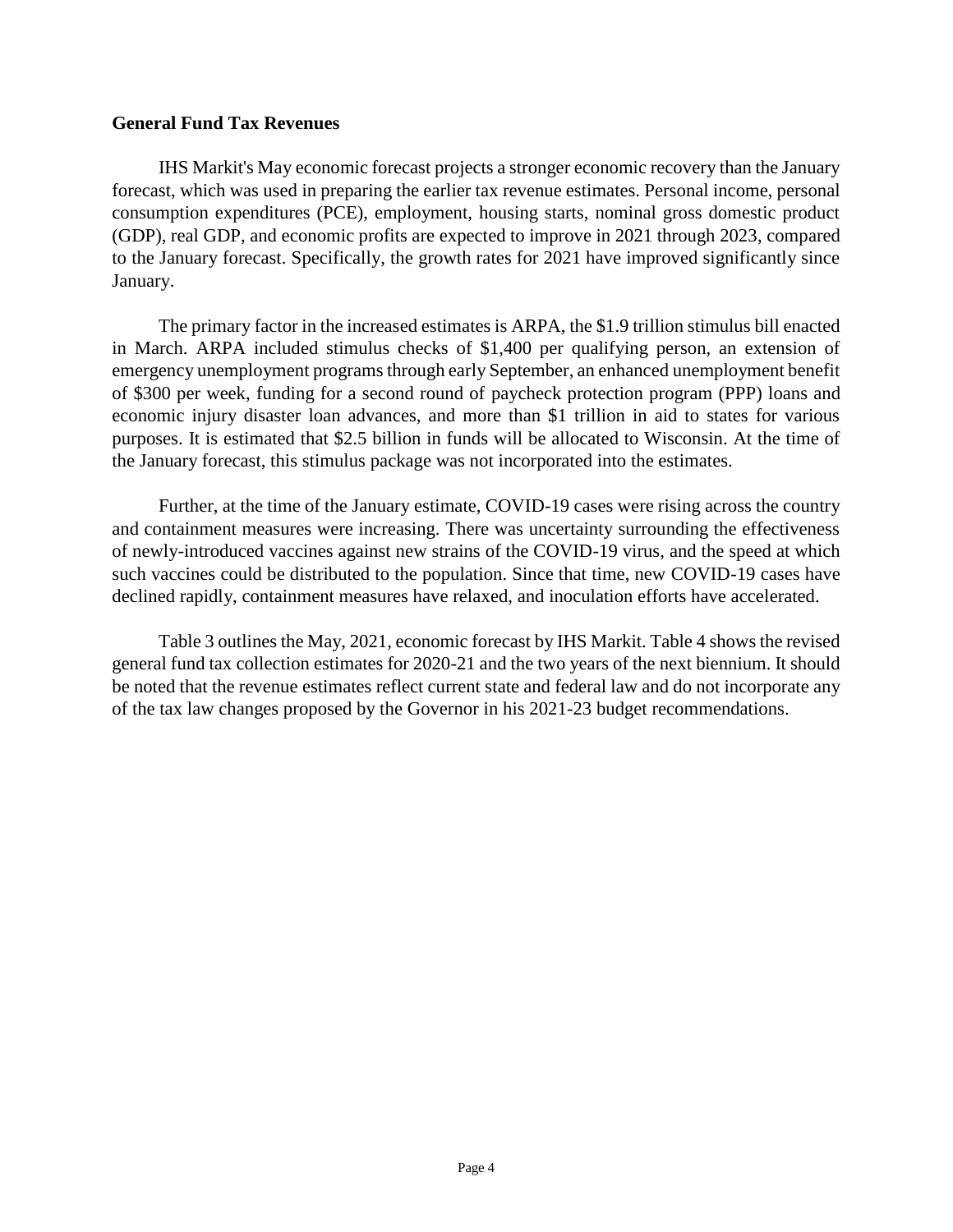# **TABLE 3**

# **Summary of National Economic Indicators IHS Markit Baseline Forecast May, 2021 (\$ in Billions)**

|                                                     | 2020                  | 2021               | 2022               | 2023               |
|-----------------------------------------------------|-----------------------|--------------------|--------------------|--------------------|
| Nominal GDP<br>Percent Change                       | \$20,936.6<br>$-2.3%$ | \$22,944.2<br>9.6% | \$24,514.3<br>6.8% | \$25,486.9<br>4.0% |
| <b>Real GDP</b>                                     | \$18,426.1            | \$19,663.3         | \$20,588.5         | \$20,969.4         |
| Percent Change                                      | $-3.5%$               | 6.7%               | 4.7%               | 1.9%               |
| <b>Consumer Prices (Percent Change)</b>             | 1.2%                  | 2.6%               | 1.7%               | 1.9%               |
| Personal Income                                     | \$19,691.0            | \$20,890.6         | \$21,062.7         | \$21,888.9         |
| Percent Change                                      | 6.1%                  | 6.1%               | 0.8%               | 3.9%               |
| <b>Nominal PCE</b>                                  | \$14,145.3            | \$15,588.1         | \$16,570.4         | \$17,286.5         |
| Percent Change                                      | $-2.7%$               | 10.2%              | 6.3%               | 4.3%               |
| <b>Economic Profits</b>                             | \$2,120.3             | \$2,551.2          | \$2,705.4          | \$2,710.8          |
| Percent Change                                      | $-5.8%$               | 20.3%              | 6.0%               | 0.2%               |
| <b>Unemployment Rate</b>                            | 8.1%                  | 5.3%               | 3.8%               | 3.5%               |
| <b>Total Nonfarm Payrolls (Millions)</b>            | 142.3                 | 146.8              | 152.1              | 154.0              |
| Percent Change                                      | $-5.7%$               | 3.2%               | 3.6%               | 1.3%               |
| Light Vehicle Sales (Millions of Units)             | 14.44                 | 16.76              | 16.77              | 16.86              |
| Percent Change                                      | $-14.9%$              | 16.1%              | 0.1%               | 0.5%               |
| Sales of New and Existing Homes (Millions of Units) | 6.483                 | 6.884              | 6.593              | 6.279              |
| Percent Change                                      | 7.8%                  | 6.2%               | $-4.2%$            | $-4.8%$            |
| Housing Starts (Millions of Units)                  | 1.395                 | 1.590              | 1.444              | 1.342              |
| Percent Change                                      | 7.7%                  | 14.0%              | $-9.2%$            | $-7.0\%$           |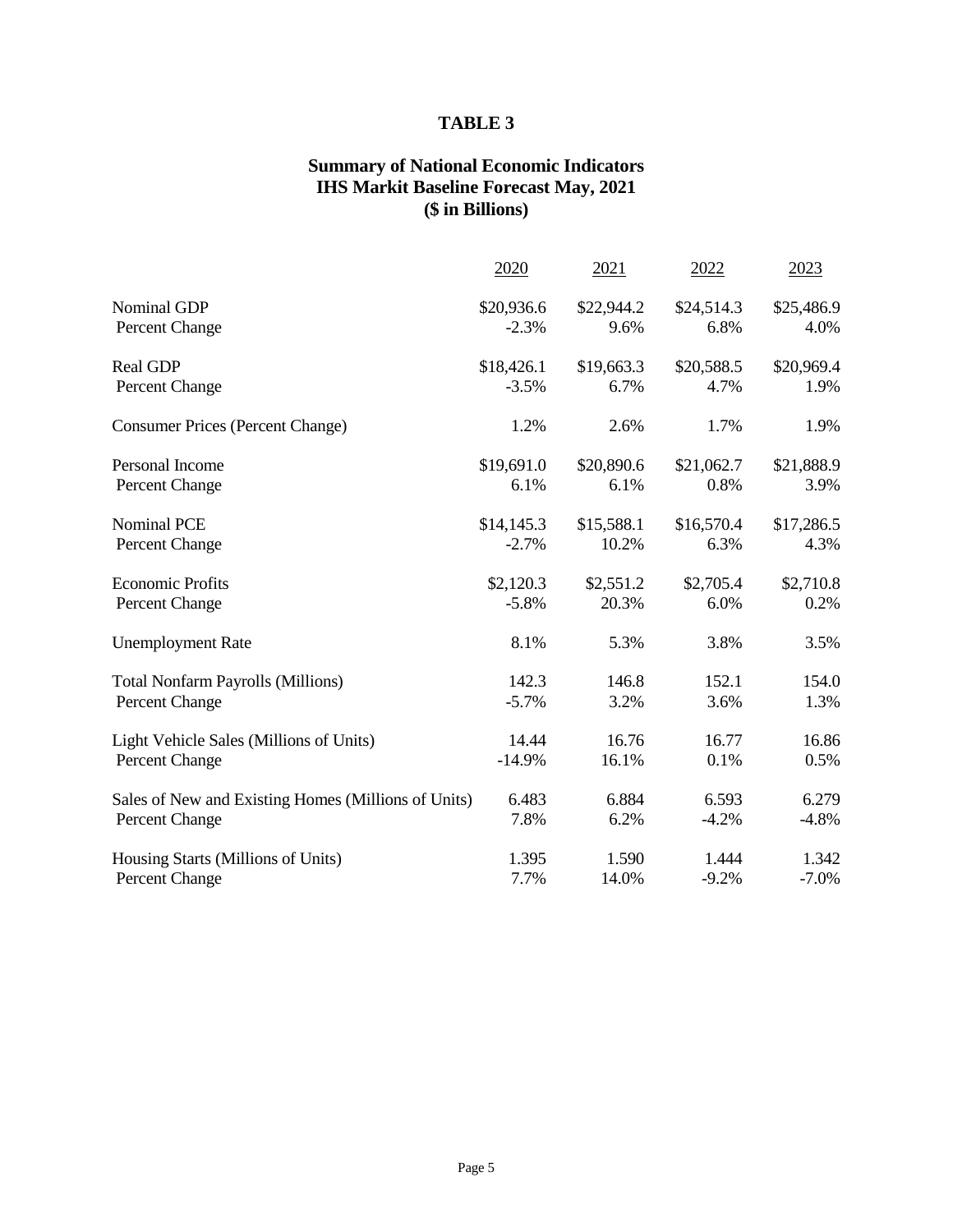#### **TABLE 4**

#### **Projected General Fund Tax Collections (\$ in Millions)**

|                            |            | 2019-21 Biennium |            | 2021-23 Biennium |  |
|----------------------------|------------|------------------|------------|------------------|--|
|                            | 2019-20    | 2020-21          | 2021-22    | 2022-23          |  |
|                            | Actual     | Estimated        | Estimated  | Estimated        |  |
| Individual Income          | \$8,742.3  | \$9,250.0        | \$9,720.0  | \$10,140.0       |  |
| Sales and Use              | 5,836.2    | 6,325.0          | 6,640.0    | 6,845.0          |  |
| Corporate Income/Franchise | 1,607.9    | 2,330.0          | 1,910.0    | 2,160.0          |  |
| <b>Public Utility</b>      | 357.2      | 356.0            | 354.0      | 352.0            |  |
| Excise                     |            |                  |            |                  |  |
| Cigarette                  | 523.5      | 507.0            | 494.0      | 483.0            |  |
| <b>Tobacco Products</b>    | 91.3       | 93.0             | 96.0       | 100.0            |  |
| Vapor Products             | 1.3        | 1.3              | 1.7        | 2.0              |  |
| Liquor and Wine            | 54.8       | 65.0             | 60.0       | 61.0             |  |
| <b>Beer</b>                | 8.5        | 9.5              | 8.9        | 8.8              |  |
| <b>Insurance Company</b>   | 217.4      | 201.0            | 209.0      | 217.0            |  |
| <b>Miscellaneous Taxes</b> | 91.8       | 116.0            | 117.0      | 114.0            |  |
| Total                      | \$17,532.2 | \$19,253.8       | \$19,610.6 | \$20,482.8       |  |
| Change from Prior Year     |            | \$1,721.6        | \$356.8    | \$872.2          |  |
| Percent Change             |            | 9.8%             | 1.9%       | 4.4%             |  |

Based on our review of collections data and the economic forecast, general fund taxes will be higher than previous estimates by \$1,447.9 million in 2020-21, \$1,543.7 million in 2021-22, and \$1,435.8 million in 2022-23. The three-year increase is \$4,427.4 million, or 8.1%.

To date, collections data show significant strength in individual income tax, sales tax, and corporate income/franchise tax, compared to the January estimates. Over the three-year forecast period, the individual income tax estimates have increased by \$2,578.2 million, the sales and use tax estimates have increased by \$990.0 million, and the corporate income/franchise tax estimates have been increased by \$861.6 million (\$4,429.8 million total). The sections below present additional information on each of these tax types.

Among the other general fund taxes, collections show strength in liquor, beer, tobacco, and miscellaneous tax collections relative to the January estimates. However, weaker than estimated collections data and assessments for insurance premiums tax collections and public utility taxes partly offset this growth. On balance, the revisions made to these tax types will reduce estimated tax revenues by \$2.4 million over the three-year period, relative to the previous forecast.

*Individual Income Tax.* Total individual income tax collections are estimated at \$9,250.0 million in 2020-21, which represents growth of 5.8% over the prior fiscal year. Total income tax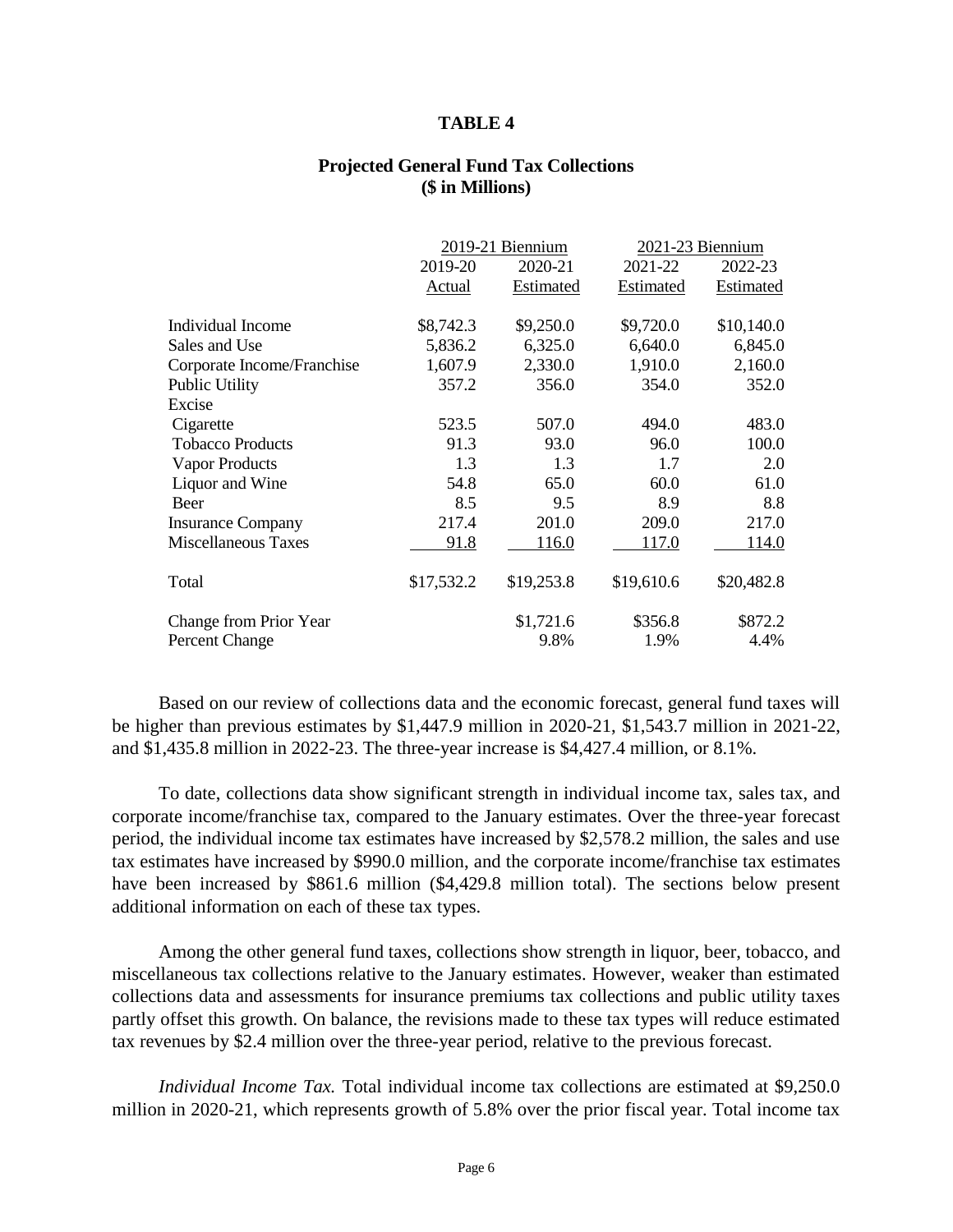revenues are estimated to increase to \$9,720.0 million in 2021-22, and \$10,140.0 million in 2022- 23, which represents annual growth of 5.1% and 4.3%, respectively. Relative to the previous income tax revenue estimates, these estimates are higher by \$771.5 million in 2020-21, \$953.1 million in 2021-22, and \$853.6 million in 2022-23 (\$2,578.2 million higher in total). These estimates include the anticipated effects of previously enacted law changes, such as 2021 Act 1 (described in greater detail under corporate income/franchise taxes), and adjustments for the estimated impact of enhanced federal unemployment insurance benefits for 2021.

One factor influencing these higher estimates is the projected growth in estimated payments over the 2021-23 biennium, relative to the January estimates. In January, 2021, the national forecast for the associated economic indicators suggested that estimated payments would contract sharply in 2022, and would post only modest growth thereafter. However, the projection for these same indicators now suggests strong year-over-year growth in estimated payments in 2022 and 2023.

Year-to-date growth in individual income withholding taxes (by far the largest component of the individual income tax) has grown at a formidable 6.02%. At the time of the January, 2021, revenue estimates, year-to-date growth in withholding taxes was about 2.2%. Since that time, actual withholding collections grew by nearly 7% in the first quarter of 2021, relative to the same time period in 2020. The relevant economic indicators predict that growth in withholding will remain relatively strong throughout the 2021-23 biennium, as the economy continues to rebound.

Moreover, year-to-date final payments are considerably larger than previously anticipated. Historical data regarding final payments made during prior economic recessions suggested that these payments might decline precipitously in 2020-21. However, this trend has not materialized in actual collections through May. This is likely due, in part, to the unprecedented level of federal economic assistance provided in response to the pandemic, which has bolstered incomes for many individuals during tax year 2020 and 2021.

*General Sales and Use Tax.* State sales and use tax revenues are estimated at \$6,325 million in 2020-21, which represents growth of 8.4% over the prior year. Sales tax revenues are estimated at \$6,640 million in 2021-22, and \$6,845 million in 2022-23, reflecting growth of 5.0% and 3.1%, respectively. The estimates have been increased by \$410 million in 2020-21, \$330 million in 2021- 22, and \$250 million in 2022-23, relative to the previous estimates (\$990 million total).

In January, it was estimated year-over-year growth in sales tax revenues of 1.4% in 2020- 21 based, in part, on year-to-date growth of 1.3% through December, as well as tax law changes that were projected to partially offset growth in sales tax collections (primarily the sales tax exemption for internet access services). Through May, year-to-date collections growth is now 8.6%. Collections in February through April (representing January through March taxable sales) were considerably stronger than anticipated, up 17.8% over the same period in 2020. This growth was significantly larger than estimated taxable PCE growth that was included in IHS Markit's January forecast (1.56% for the first quarter of 2021). Strong collections during this period were driven by near historic year-over-year growth in April collections, compared to the same month in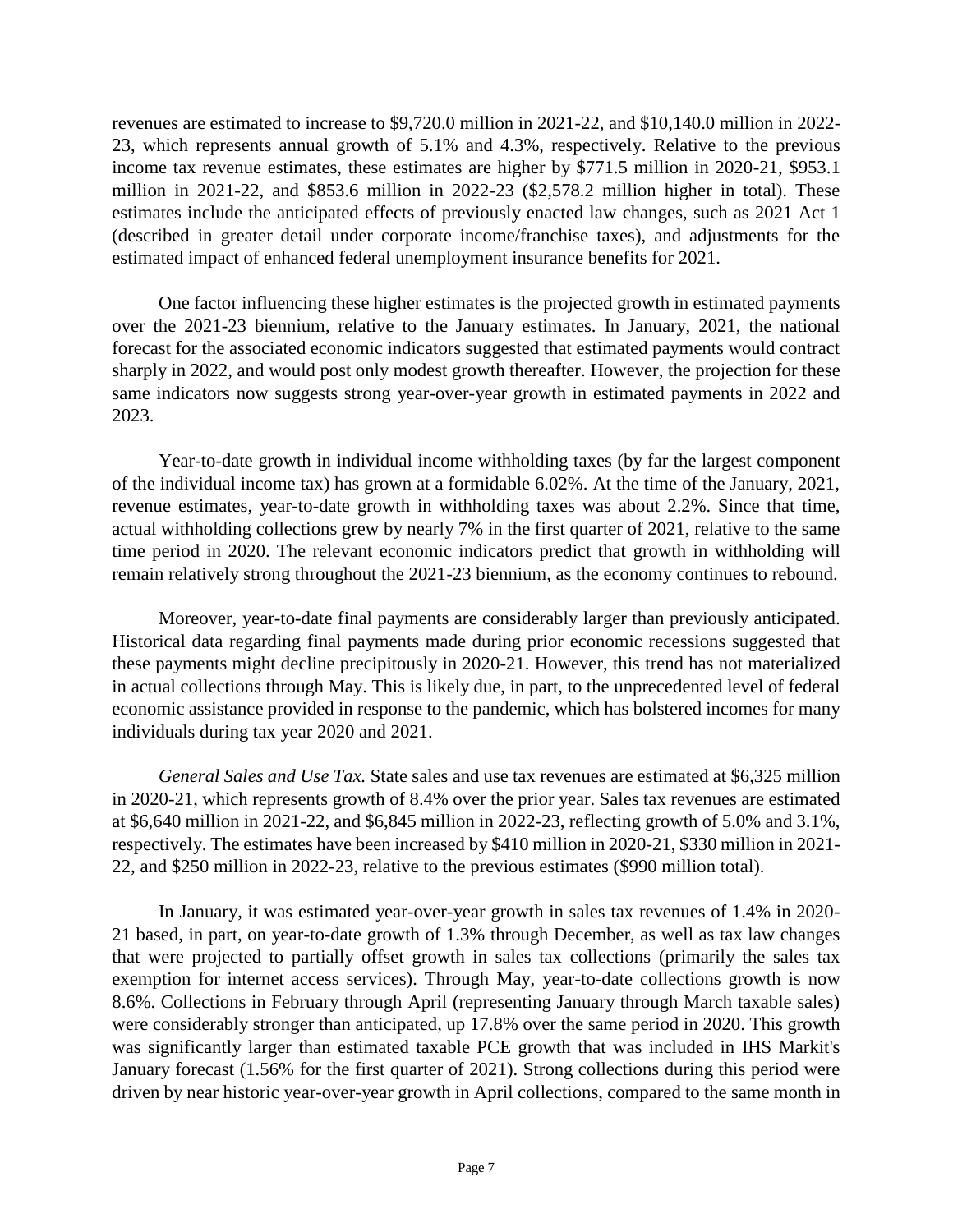the prior year, which were fueled by stimulus payments distributed in March. Specifically, yearover-year collections grew by more than 36% in April and 32% in May, the highest rate of growth over a two-month period in more than 35 years.

In addition to stronger than anticipated growth in collections, other factors contributing to the increase in estimated 2020-21 sales tax revenues include the easing of COVID-19 containment measures, progress in vaccinations, and improving consumer attitudes toward resumption of social activities, all of which are expected to improve collections in the final months of 2020-21 (and early 2021-22). Compared to the January forecast, the May forecast for taxable PCE growth estimates an accelerated recovery in consumer spending in the remaining months of 2021, with slightly slower growth rates in 2022 and 2023.

*Corporate Income/Franchise Tax.* Corporate income/franchise tax revenues are now projected to be \$2,330.0 million in 2020-21, \$1,910.0 million in 2021-22, and \$2,160.0 million in 2022-23, which reflects annual growth in collections of 45% in 2020-21, reduced annual collections of 18% in 2021-22, and growth of 13% in 2022-23. Compared to the previous estimates, the reestimates represent increased revenues of \$259.1 million in 2020-21, \$262.4 million in 2021-22, and \$340.1 million in 2022-23 (\$861.6 million total). These estimates include the effects of previously enacted law changes, including 2021 Acts 1 and 2.

Collections year-to-date have already exceeded the previous estimate for 2020-21 due to unexpectedly strong March and April estimated payments. Although year-to-date collections are 64% over the previous year, this growth rate is obfuscated by the delayed filing date for corporate taxpayers in the prior year, and is expected to decline over the remainder of the year. In addition, the short term growth outlook has improved relative to January, in part, from the progress of the COVID-19 inoculation campaign and the enactment of ARPA.

It is anticipated that revenues will decline in 2021-22 due to two main factors. First, because state income and franchise tax filing deadlines for estimated payments and net final payments due in April, May, and June of 2020 were extended to July 15, 2020, \$183 million of estimated payments received in July, 2020, were thrown forward and attributed to 2020-21 under DOR's accounting principles, which was \$155 million more than was thrown forward compared to the previous year. Because corporate payments were not extended this year, collections in 2021-22 will not be similarly boosted.

Second, based on information from the Small Business Administration regarding PPP loans, as well as year-to-date corporate income/franchise tax revenue collections, it is anticipated that a significant portion of the fiscal effect of 2021 Act 1 for 2020-21 will be delayed into 2021-22. Act 1 updated state tax law for the changes in federal law under the Consolidated Appropriations Act of 2021. Act 1 also exempted from taxation income received from certain COVID-19 relief programs, including those funded through the Coronavirus Relief Fund created by the federal Coronavirus Aid, Relief, and Economic Security Act. Tax benefits under Act 1 that were previously expected to be utilized in 2020-21 are now anticipated to be used to offset tax liability